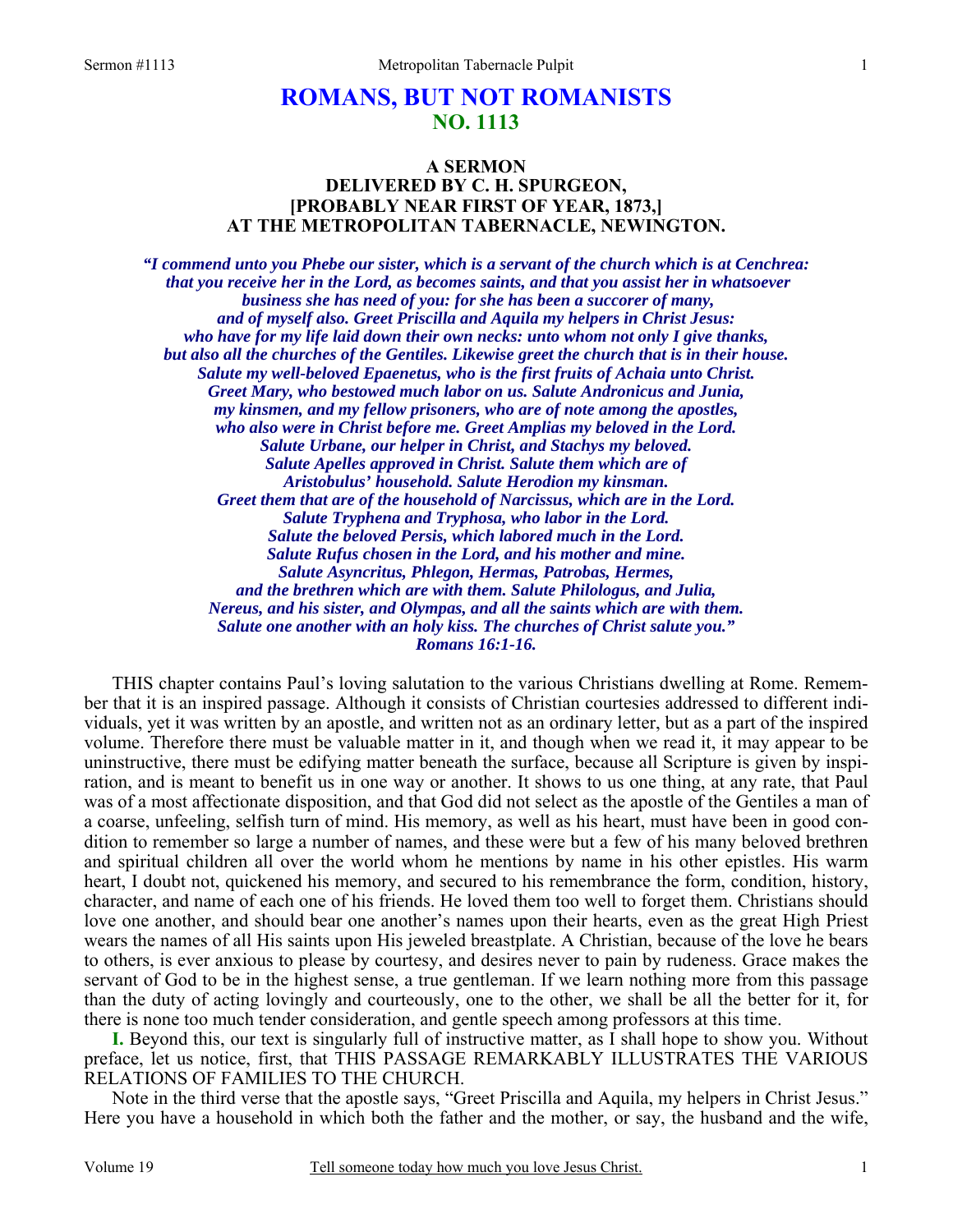were joined to the church of God. What a happy circumstance was this! Their influence upon the rest of the household must have been very powerful, for when two loving hearts pull together, they accomplish wonders. What different associations cluster around the names of "Priscilla and Aquila" from those which are awakened by the words, "Ananias and Sapphira"! There we have a husband and a wife conspiring in hypocrisy, and here a wife and a husband united in sincere devotion. Thrice happy are those who are not only joined in marriage, but are one in the Lord Jesus Christ. Such marriages are made in heaven. This couple appears to have been advanced Christians, for they became instructors of others, and not merely teachers of the ignorant, but teachers of those who already knew much of the gospel, for they instructed young Apollos, an eloquent man, and mighty in the Scriptures. They taught him the way of God more perfectly, and therefore we may be sure were deep-taught Christians themselves. We must usually look for our spiritual fathers and nursing mothers in those households where husband and wife are walking in the fear of God. They are mutually helpful, and therefore grow in grace beyond others.

I do not know why Paul, in this case, wrote, "Priscilla and Aquila," thus placing the wife first, for in Acts we read of them as, "Aquila and Priscilla." I should not wonder but he put them in order according to quality rather than according to the rule of sex. He named Priscilla first, because she was first in energy of character and attainments in grace. There is a precedence which, in Christ, is due to the woman when she becomes the leader in devotion, and manifests the stronger mind in the things of God. It is well when nature and grace both authorize our saying, "Aquila and Priscilla," but it is not amiss when grace outruns nature, and we hear of, "Priscilla and Aquila." Whether the wife is first or second matters little if both are truly the servants of God. Dear husband, is your wife unconverted? Never fail to pray for her. Good sister, have you not yet seen the partner of your joys brought in to be a partaker in grace? Never bow your knee for yourself without mentioning that beloved name before the throne of mercy. Pray unceasingly that your life companions may be converted to God. Priscilla and Aquila were tentmakers, and were thus of the same trade with the apostle, who for this reason lodged with them at Corinth. They had lived in Rome at one time, but had been obliged to leave owing to a decree of Claudius which banished the Jews from the imperial city. When that decree was no longer carried out, they seem to have gone back to Rome, which from the vast awnings used in the great public buildings, must have afforded a fine sphere for the tent-makers' craft. It is very likely that their occupation of tent making necessitated their having a large room in which to carry on their work, and therefore they allowed the Christians to meet in it. Paul spoke of the church that was in their house. It is a great privilege when a Christian family can accommodate the church of God. It is well when they judge that the parlor will be honored by being used for a prayer meeting and considers that the best room in the house is none too good for the servants of God to meet in. Such a dwelling becomes like the house of Obededom, where the ark of God tarried and left a permanent blessing behind.

To pass on; in the seventh verse you have another family. "Salute Andronicus and Junia, my kinsmen, and my fellow prisoners, who are of note among the apostles who also were in Christ before me." Now, if I understand this passage right, we have here a case of two men, perhaps they are both male names, Andronicus and Juni*us,* or else a husband and wife, or a brother and sister—Andronicus and Juni*a,* but at any rate they represent part of a household, and part of a very remarkable household too, for they were kinsmen of Paul, and they were converted to God before Paul was, which interesting fact slips out quite incidentally. I have wondered in my own mind whether the conversion of his relatives helped to irritate Paul into his murderous fury against the church of Christ; whether when he saw Andronicus and Junia, his relatives, converted to what he thought to be the superstition of Nazareth whether that excited in him the desperate animosity which he displayed towards the Lord Jesus Christ. I may leave that as a matter of question, but I feel certain that the prayers of his two relations followed the young persecutor, and that if you were to look deep into the reason for the conversion of Saul of Tarsus on his way to Damascus, you would find it at the mercy seat in the prayers of Andronicus and Junia, his kinsmen, who were in Christ before him. This should act as a great encouragement for all of you who desire the salvation of your households. Perhaps you have a relative who is very much opposed to the gospel of Jesus Christ; for that very reason pray the more persistently for him! There is none the less hope for him because of his zealous opposition, for the man is evidently in a thoughtful condition, and the grace of God is able to turn his ignorant zeal to good account when his heart has been enlightened and renewed. There is something to be made out of a man who has enough in him to be opposed to the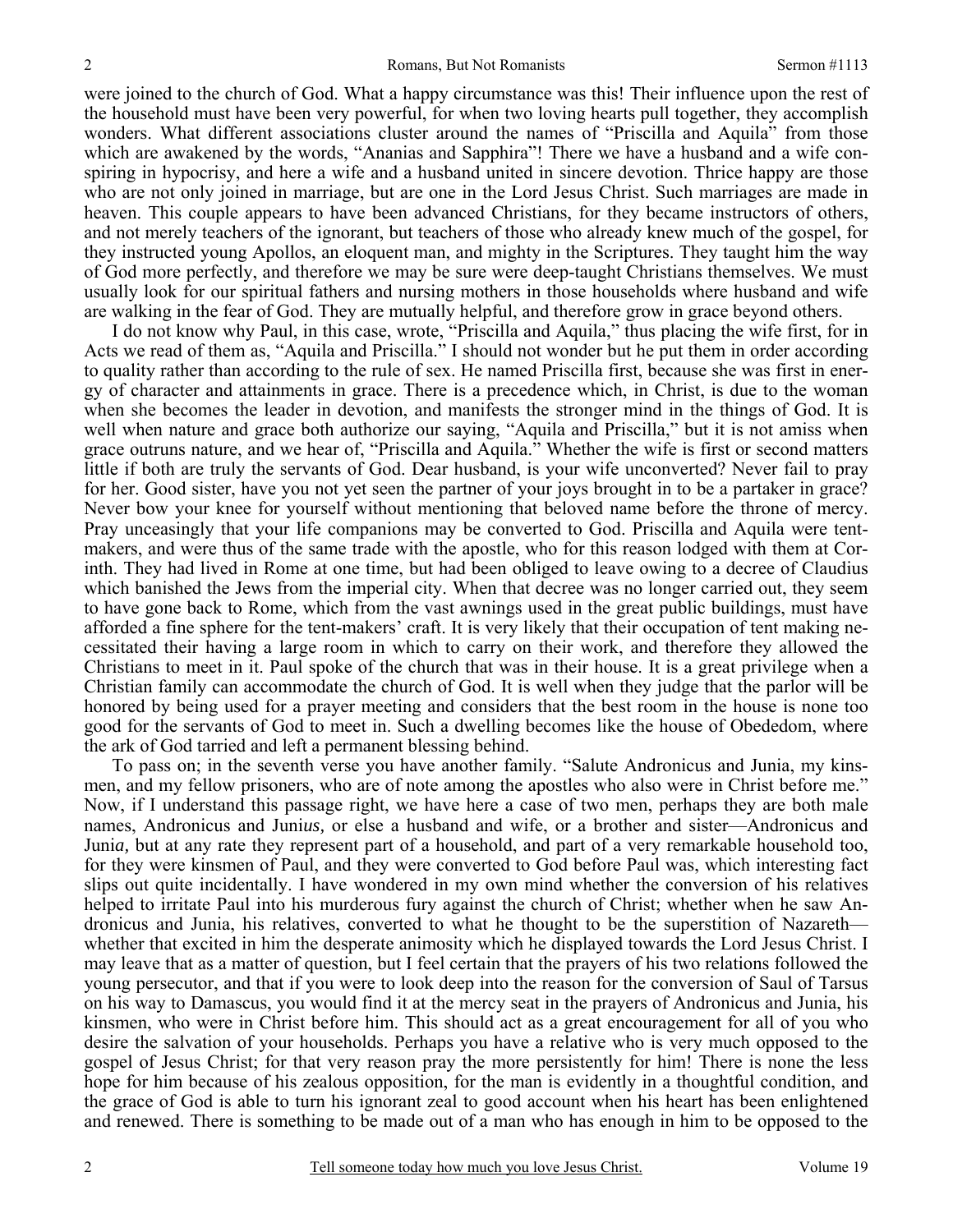gospel; a good sword will make a good plowshare. Out of persecutors God can make apostles. Nowadays the world swarms with milksops of men, who neither believe in the gospel, nor thoroughly disbelieve it. They are neither for nor against, neither true to God nor the devil. Such men of straw will never be worth their salt even if they should become converted. An out-and-out honest hater of the gospel is the man who with one touch of divine grace may be made into an equally sincere lover of the truth which once he despised. Pray on, pray hard, pray believingly for your relatives, and you may live to see them occupy the pulpit, and preach the faith which now they strive to overturn. It is a happy and hopeful token for good to a family, when a part of the household is joined to the church of God.

Passing on again, we meet with a third family in relation to the church, but in this case the master of the house was not a Christian—I suppose not, from the  $10<sup>th</sup>$  verse, "Salute them which are of Aristobulus' household." Not, "Salute Aristobulus," no, but they that are of his household. Why leave Aristobulus out? It is just possible that he was dead, but far more likely that he was unsaved. He was left out of the apostle's salutation because he had left himself out; he was no believer, and therefore there could be no Christian salutation sent to him. Alas for him, the kingdom of God was near to him, yes, in his house, and yet he was unblessed by it! Am I not speaking to a man in this condition? Where are you, Aristobulus? That is not your name, perhaps, but your character is the same as that of this unregenerate Roman, whose family knew the Lord. I might speak in God's name good words, and comfortable words to your wife, and to your children, but I cannot so speak to you, Aristobulus! The Lord sends a message of grace to your dear child, to your beloved wife, but not to you—for, you have not given your heart to Him. I will pray for you, and I am happy to know that those of your household who love the Lord are interceding for you both day and night. It is a hopeful connection that you have with the church, though, perhaps, you do not care much about it, yet be sure of this—the kingdom of God has come near unto you. This fact will involve dreadful responsibility if it does not lead to your salvation, for, if like Capernaum, you are exalted to heaven by your privileges, it will be all the more dreadful to be thrust down to hell. It is a sad thing in a family when one is taken, and another left. Oh, think how wretched will be your condition if you continue in unbelief, for when your child is in heaven, and your wife is in heaven, and you see your mother who is there already, and you, yourself, are cast far off into hell, you will remember that you were called, but refused; were bid, but would not come. You shut your eyes to the light and would not see; you rejected Christ, and perished willfully, a suicide to your own soul.

Another instance of this, and I think a worse one, is to be seen further on in our text where the apostle speaks of the "household of Narcissus," in the eleventh verse: "Greet them that are of the household of Narcissus, which are in the Lord." Now I fancy that Narcissus was the master of the house, and that the converts in the house were his servants or his slaves. There was a Narcissus in the days of Nero, who was put to death by Nero's successor. He was Nero's favorite, and when I have said that, you may conclude that he was a man of no very commendable character. It is said of him that he was extremely rich, and that he was as bad as he was rich. Yet while the halls of the house of Narcissus echoed to blasphemous songs, and while luxurious gluttony mingled with unbridled licentiousness, made his mansion a very hell, there was a saving salt in the servants' hall and the slaves' dormitory. Perhaps under the stairs, in the little place where the slave crept in to sleep, prayer was made unto the living God. And when the master little dreamed of it, the servants about his house sang hymns in praise of one Jesus Christ, the anointed Savior, whom they adored as the Son of God. Wonderful are the ways of electing love, which passes by the rich and great, to have respect unto the man of low degree. It may be there is some bad master within reach of my voice. He is utterly irreligious, but yet in his house there are those who wait upon the Lord in prayer. He who blacks your shoes may be one of the beloved of the Lord, while you who wear them may be without God and without hope in the world. The little maid in your house fears the Lord, though you are forgetful of His praises; an angel received unawares waits upon you at table. There was a good man some years ago who used to sit up for a certain king of ours of wretched memory—let his name rot! This king was called a gentleman, but other titles might better describe him. And while his master would be rioting, this man was communing with God, and reading Boston's, "Crook in the Lot," or some such blessed book, to while away the weary hours. There are still at this day in the halls of the great and wicked, and in the abodes of transgressors of all classes, God's hidden ones, who are the salt of the earth, and they cry unto God day and night against the iniquity of their masters. There shall be an inquisition concerning all this—the godly shall not always be forgotten; the golden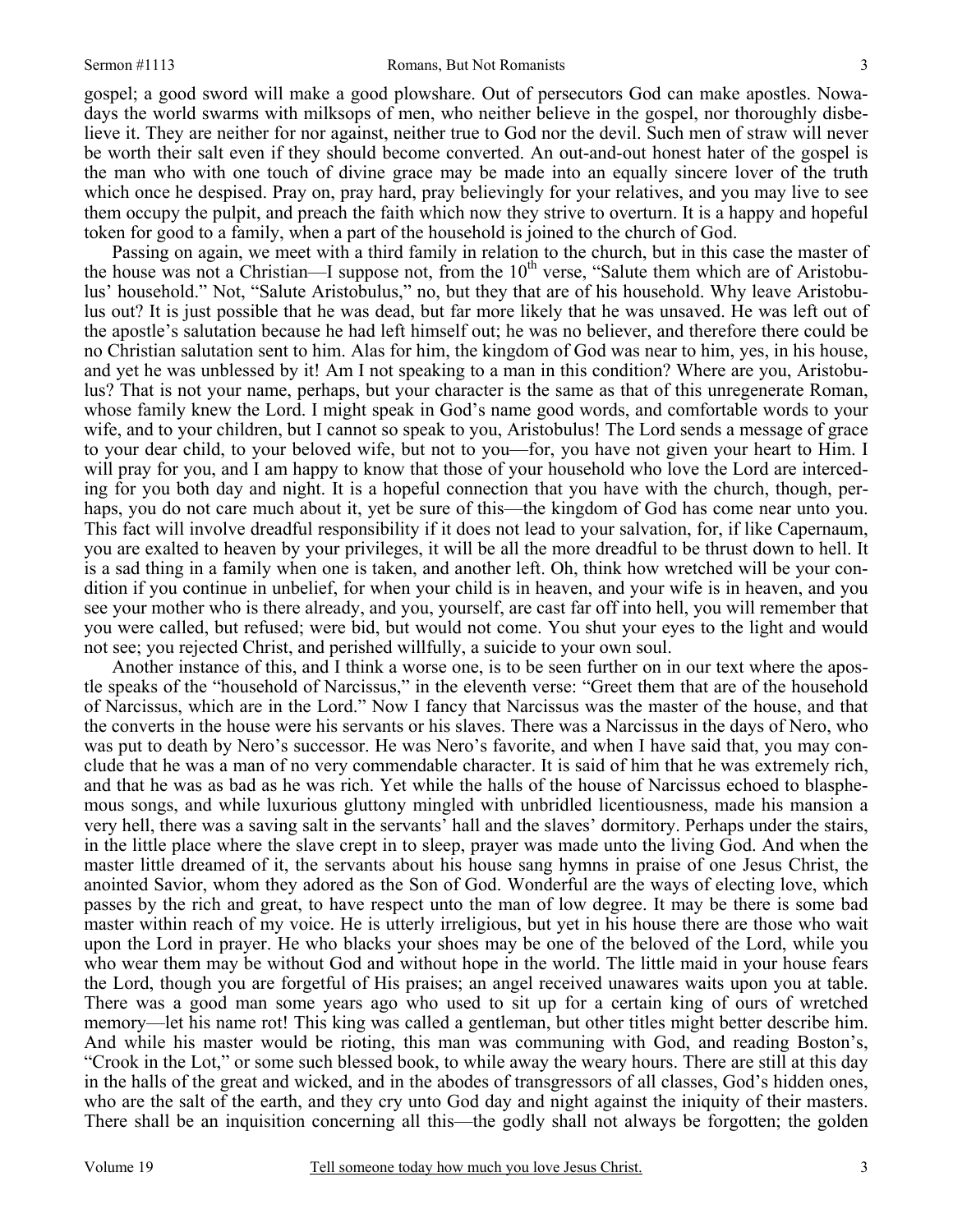nuggets shall not always lie hidden in the dust. Think, O Masters, how will it fare with you when your humblest menials shall be crowned with glory, and you shall be driven into the blackness of darkness forever? Seek you also the Lord, you great ones and He will be found of you.

We cannot afford to stay with Narcissus. Let us turn to the twelfth verse. Here we have another instance of a family in connection with Christ's people. Paul writes, "Salute Tryphena and Tryphosa, who labor in the Lord."—I suppose two sisters, the names sound like it. Where were their brothers? Where was their father? Where was their mother? "Tryphena and Tryphosa," how often have I seen them in the church; two humble, earnest, faithful women, the lone ones of the family, and all the rest far off from God! O brother, let not your sister go to heaven alone. Father, if your daughters are children of God, do not remain His enemy. Let the examples of your godly children help you, O parents, to be yourselves decided for the Redeemer! Hail to you, you gracious women who keep each other company on the road to heaven! May the Lord make you a comfort to one another! May you shine both here and hereafter like twin stars, shedding a gentle radiance of holiness on all around! There is work for you in your heavenly Father's House, and though you may not be called to public preaching, yet, in spheres appropriate, you may with much acceptance, "labor in the Lord."

Further down, in the fifteenth verse, we have a brother and his sister, "Nereus, and his sister." It is pleasant to see the stronger and weaker sex thus associated. "They grew in beauty side by side" in the field of nature, and now they bloom together in the garden of grace. It is a sweet relationship, that of a godly brother and sister; they are as the rose and the lily in the same bouquet, but had they no other relatives? Were there no others remaining of their kindred? Had they no trouble in spirit concerning others dear to them? Depend upon it, they often prayed together and sighed because their relatives were not in Christ, for concerning all the rest of the family the record is blank. God hear your prayers, my dear friends, when you, like Nereus and his sister, unite in brotherly prayer and sisterly intercession.

One other very beautiful instance of a family connection with the church is in the  $13<sup>th</sup>$  verse, "Salute Rufus chosen in the Lord, and his mother and mine." Now, this is a case of a mother and her son. I would not wish to say anything that is far-fetched, but I think there is no vain conjecture in supposing that this good woman was the wife of Simon the Cyrenian, who carried the cross of Christ. You will remember he is said by Mark to be the father of Alexander and Rufus, two persons who evidently were well-known in the church of God at that time. And here we have familiar mention of Rufus and his mother. Whether she was the wife of Simeon or not, she seems to have been a kind, good, lovable soul, one of those dear matrons, who are at once an ornament and a comfort to the Christian church. And such an excellent woman was she that Paul, when he calls her the mother of Rufus adds, "And mine"—she had been like a mother to him. I do not wonder that such choice mothers have choice sons—"chosen in the Lord." If those whom we deeply love carry their religion about with them set in a frame of affectionate cheerfulness, it is hard to resist the charms of their lovely piety. When a godly woman is a tender mother, it is no wonder if her sons, Rufus and Alexander, become believers in Jesus Christ too, for their mother's love and example draw them towards Jesus. There is a legend connected with Rufus and Alexander. I have never read it, but I have seen it set forth in glowing colors by an artist in a cathedral in Belgium. I saw a series of paintings which represented Christ bearing His cross through the streets of Jerusalem. Among the crowd the artist has placed a countryman looking on, and carrying with him his pick and spade, as if he had just come into the town from laboring in the fields. In the next picture this countryman is evidently moved to tears by seeing the cruelties practiced upon the Redeemer, and he shows his sympathy so plainly that the cruel persecutors of our Lord, who are watching the spectators, observe it, and gather angrily around him. The countryman's two boys are there too, Alexander and Rufus. Rufus is the boy with the red hair; he is ardent and sanguine, bold and outspoken, and you can see that one of the rough men has just been cuffing him about the head for showing sympathy with the poor cross-bearing Savior. The next picture represents the father taken and compelled to bear the cross, while Alexander holds his father's pick, and Rufus is carrying his father's spade, and they are going along close by the Lord Jesus, pitying Him greatly. If they cannot bear the cross, they will at least help their father by carrying his tools. Of course it is but a legend, but who marvels if Alexander and Rufus saw their father carry Christ's cross so well that they too, should afterwards count it their glory to be followers of the Crucified One? And that Paul should say, when he wrote down the name of Rufus, that he was a choice man, for so we may translate the passage, "Chosen in the Lord," or, "The choice one of the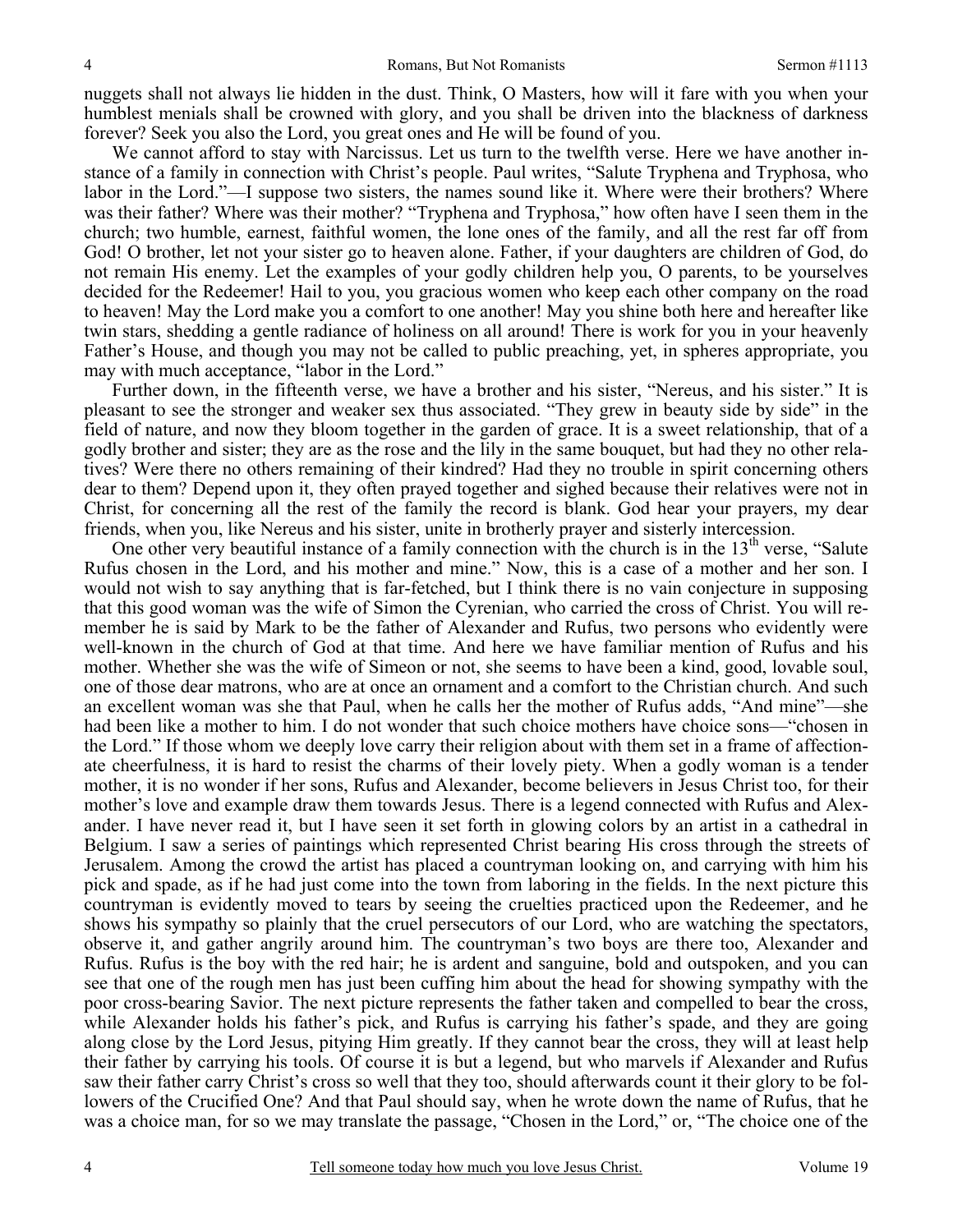Lord"! He was a distinguished Christian with great depth of Christian experience, and in all respects a fit descendant of a remarkable father and mother.

Thus have we observed the different ways in which families come in contact with Christ, and I pray God that every family here may make up a part of the whole family in heaven and earth, which is named by the name of Jesus! May all your sons and your daughters, your brothers and your sisters, your servants and kinsfolk, but chiefly yourselves, take up the cross of Jesus, and be saved in the Lord with an everlasting salvation.

**II.** The interesting passage before us shows WHAT ARE POINTS OF INTEREST AMONG CHRISTIANS.

Now, among worldly people, points of interest are very many and characteristic. In any worldly community one very important point of interest is how much is a man worth. That is an important point with Christians, too, in the right sense, but the worldly man means by that, "How much money has the man scraped into his till?" He may have gained his riches in the worst way in the world, but nobody takes account of that. The one all-important question among Mammonites is, "What is his balance at the bankers?" Now, Paul does not, in his salutation, make a single reference to anyone on account of his wealth or poverty. He does not say, "To Philologus, our brother, who has ten thousand pounds a year, and Julia, our sister, who keeps a carriage and pair"—nothing of the sort. He makes no account of position or property, except so far as those may be implied in the service which each person rendered to the cause of God. Neither is there any allusion made to their holding important offices under government, or being what is called exceedingly respectable people or persons of good family. The points of interest with Paul, as a Christian, were very different from those.

The first matter of which he made honorable mention was their service for the church. Phebe, in the first verse, is, "A servant of the church, which is at Cenchrea. She has been a succorer of many, and of myself also." It is a distinction and honor among Christians to be allowed to serve; the most menial employment for the church of God is the most honorable. Every man who seeks honor after God's fashion seeks it by being abased, by undertaking that ministry which will involve the most self-denial, and will secure the greatest reproach. Foremost in the ranks of the divine peerage are the martyrs, because they were the most despised; they suffered most, and they have the most of honor. So Phebe shall have her name inscribed in this golden book of Christ's nobility, because she is the servant of the church, and because, in being such, she succored the poor and needy. I doubt not she was a nurse among the poorer Christians, or as some call them, a deaconess, for in olden times it was so, that the elder women who had need were maintained by the church. And they, in return, occupied themselves with the nursing of sick believers. And it would be well if such were the case again, and if the old office could be revived.

Another special point for remark among Christians is their *labor*. Kindly refer to your Bibles, and read the sixth verse: "Greet Mary, who bestowed much labor on us." This is the sixth Mary mentioned in the Bible. She appears to have been one who laid herself out to help the minister. "She bestowed much labor *on us,"* says the apostle, or, *"on me"—*she was one of those useful women who took personal care of the preacher because she believed the life of God's servant to be precious, and that he should be cared for in his many labors and perils. What she did for Paul and his fellow laborers, we are not told, but it was something which cost her effort, amounting to "much labor." She loved much, and therefore toiled much. She was "always abounding in the work of the Lord." Sister Mary, imitate your namesake.

Then follow the two good women, Tryphena and Tryphosa, of whom it is said, "Who labor in the Lord," and Persis, of whom it is written, she "Labored *much* in the Lord." I do not suppose Tryphena and Tryphosa were angry because the apostle made this distinction, but it is certainly a very plain and explicit one—the first two "labored"—but Persis "labored much." So there are distinctions and degrees in honor among believers, and these are graduated by the scale of service done. It is an honor to labor for Christ; it is a still greater honor to labor much. If then, any, in joining the Christian church, desire place or position, honor or respect, the way to it is this—labor, and labor much. Persis had probably been a slave, and was of a strange race from the far-off land of Persia, but she was so excellent in disposition that she is called, "The beloved Persis," and for her indefatigable industry she receives signal mention. Among believers the rewards of affectionate respect are distributed according to the self-denying service which is rendered to Christ, and to His cause. May all of us be helped to labor much, by the power of the Holy Spirit!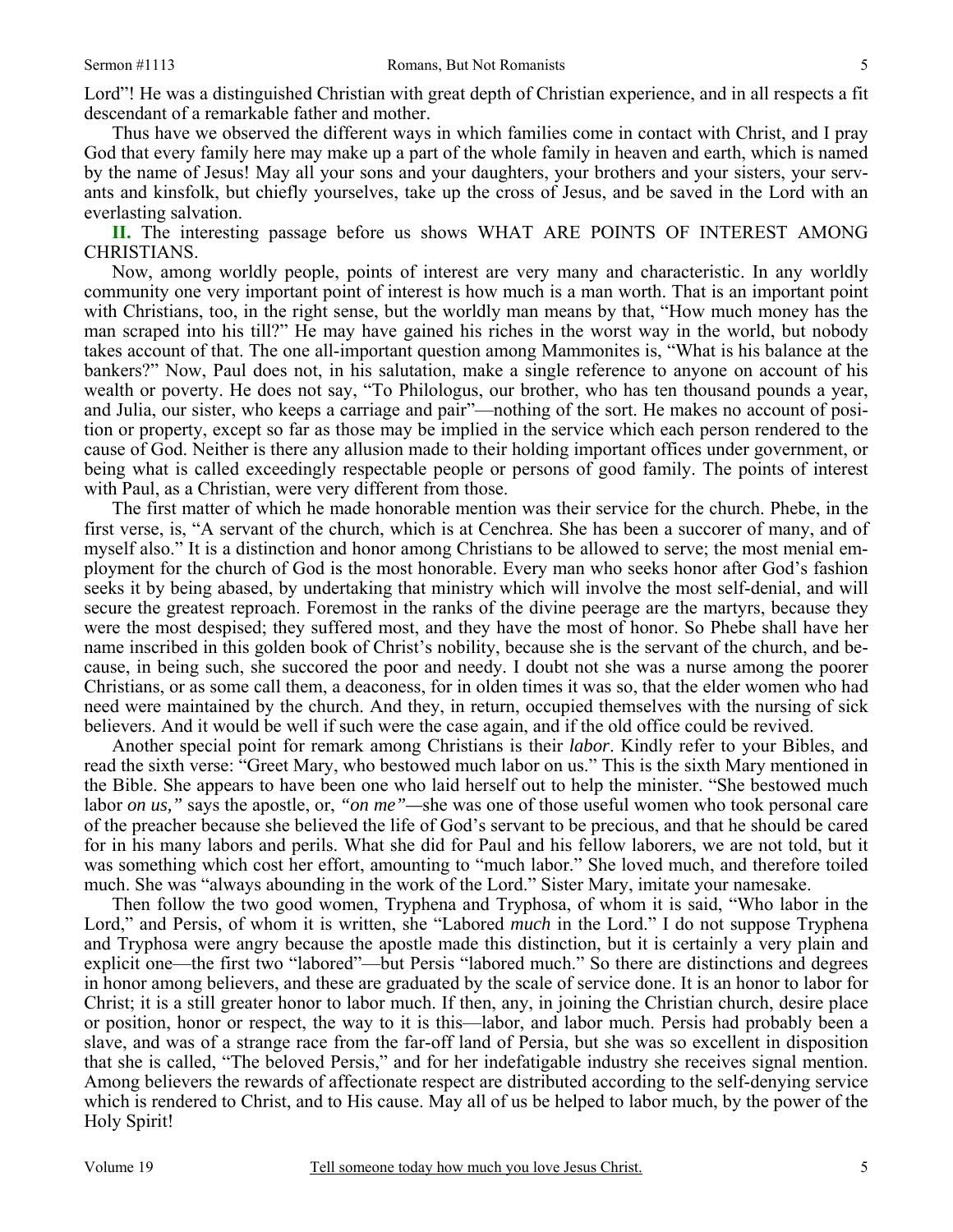At the same time, another point of interest is *character*, for as I have already said, Rufus in the 13<sup>th</sup> verse is said to be "Chosen in the Lord," which cannot allude to his election since all the rest were chosen too, but must mean that he was a choice man in the Lord, a man of peculiarly sweet spirit, a devout man, a man who walked with God, a man well instructed in the things of God—and a man whose practice was equal to his knowledge. "Salute" him, says the apostle. He who would be noted in the church of God must have real character: there must be holiness unto the Lord, there must be faith. A man must have it said of him, "He is full of faith, and of the Holy Spirit." This shall get him commemoration, but nothing else will do it. Apelles is described as "Approved in Christ," a tried, proved and experienced believer. Christians value those who have been tested and found faithful; tried saints are had in honor among us.

Character, you see, is the one noteworthy point in the society of the church, and nothing else. Yes, there is one thing else. I find one person here noted in the church as a person around whom great interest centered, because of the time of his conversion. It is in the 5<sup>th</sup> verse. "Salute my well-beloved Epaenetus, who is the first fruits of Achaia unto Christ." You know what that means. When Paul began to preach in Achaia, Epaenetus was one of his first converts, and while every minister feels a peculiar attachment to all his converts, he has the tenderest memory of the first ones. What parent does not prize, above all others, his first child? I can speak from experience. I remember well the first woman who professed to be brought to Christ when I began to preach the gospel. I have the house in my mind's eye at this moment, and though I cannot say that it was a picturesque cottage, yet it will always interest me. Great was the joy I felt when I heard that peasant's story of repentance and of faith. She died and went to heaven a short time after her conversion, being taken away by consumption, but the remembrance of her gave me more comfort than I have ordinarily received by the recollection of twenty or even a hundred converts since then. She was a precious seal set upon my ministry to begin, and to encourage my infant faith. Some of you were the first fruits of my ministry in London, in Park Street, and very precious people you are. How gladly would I see some of you in this Tabernacle become the first fruits of this present year there would be something very interesting about you, for it would encourage us all through the year! If you are brought to seek the Lord just now, I shall always view you with love and think of you as I read this chapter so full of names. I shall be as thankful for those born to God tonight as for those regenerated at any other time, for my heart is earnestly going out after you.

So I have shown you that there are points of interest about individual persons in the church of God, and what they are.

**III.** But as time has fled, though I have much to say, I must close with the third point, which is this. This long passage REVEALS THE GENERAL LOVE WHICH EXISTS (must I say which ought to exist?), IN THE CHURCH OF GOD.

For, first, the whole passage shows the love of the apostle towards the saints and brethren at Rome. He would not have taken the trouble to write all this to them if he had not really loved them. And it shows that there were Christians in those days that were full of love for each other. Their salutation, the holy kiss, marked their fervor of love, for they were by no means a people given to use outward signs unless they had something to express thereby. O that Christian love reigned among all Christians to a greater extent! "Ah!" says one, "There is very little of it." I know you, my friend, very well, indeed; you are the man who is forever grumbling at others for lack of love, when the truth is that you are destitute of it yourself. I always find that those who say, there is no love among Christians, judge by what they see at home in their own hearts, for those who love Christians believe that Christians also love one another. You shall find the man of a loving heart, though he will say, "I wish there were more love," will never be the man to say that there is none. Brethren, it is a lie that there is no love among Christians. We still love each other and we will show it, by the grace of God, even more, if the Spirit of God shall help us.

Note according to this passage the early Christians were accustomed to show their love to one another by practical help. In the second verse Paul says of Phebe, "Receive her in the Lord, as becomes saints, and assist her in whatever business she has need of you, for she has been a succorer of many, and of myself also." I do not think that the apostle alluded to any church business, but to her own business, whatever that may have been. She may have had moneys to gather in, or some complaint to make at headquarters of an exacting tax-gatherer. I do not know what it was, and it is quite as well that Paul did not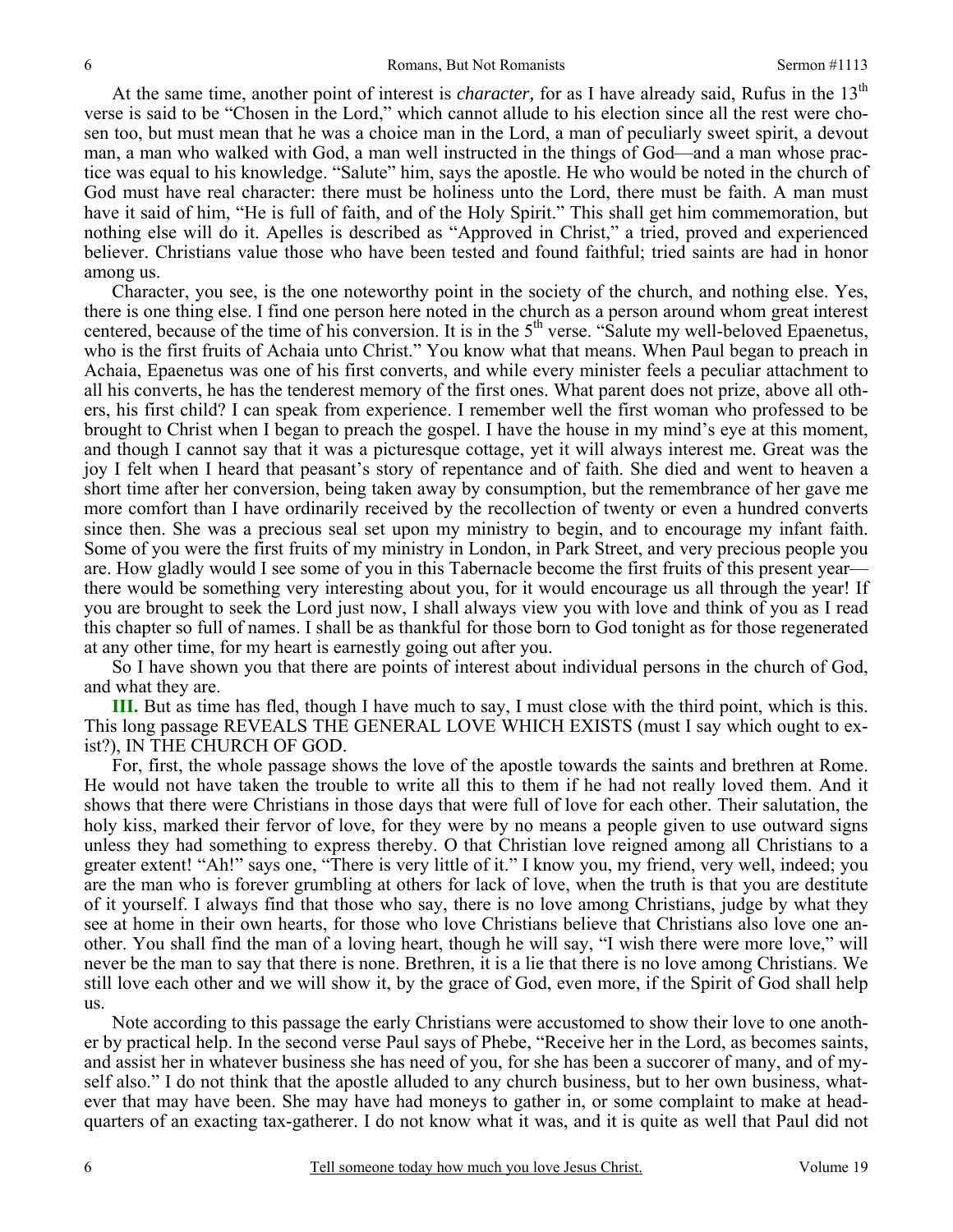tell us. It is no part of an apostle's commission to tell us other people's business. But whatever business it was, if any Christian in Rome could help her, he was to do so. And so if we can help our Christian brethren in any way or shape, as much as lies in us, we are to endeavor to do it. Our love must not lie in words alone, or it will be unsubstantial as the air. Mark you, you are not called upon to become sureties for your brethren, or to put your name on the back of bills for them—do that for nobody, for you have an express word in Scripture against it—"He that hates suretyship is sure," says Solomon, and, "He that is a surety shall smart for it." I could wish that some brethren had been wise enough to have remembered the teaching of Scripture upon that point, for it might have saved them a sea of troubles. But for your fellow Christians do anything that is lawful for you to do. Do it for one another out of love to your common Lord, bearing one another's burdens, and so fulfilling the law of Christ.

We are bound to show our love to each other, even when it involves great sacrifices. In the fourth verse the apostle says of Priscilla and Aquila that for his life, "they laid down their own necks." They went into great peril to save the Apostle. Such love still exists in our Churches. This is denied, but I know it is so. I know Christians who could say honestly that if their minister's life could be spared, they would be willing to die in his place. It has been said by some here, and I have heard it, and have felt that they who said it meant what they said. I know the prayer has gone up from some lips here that they might sooner die than I should. When your pastor has been in danger, many of you have lovingly declared that if your life could stand for his life, it should be freely rendered before God. Christians still love each other, and they still make sacrifices for one another. I speak this to the honor of many of you, that your love to your pastor has not been in word only, but in deed and in truth, and for this may the Lord reward you.

Christian love in those days had an intense respect for those who had suffered for Christ. Read the seventh verse. Paul says that Andronicus and Junia were his fellow prisoners, and he speaks of them with special unction because of that. No one was thought more of among the early Christians than the prisoner for Christ, the martyr, or the almost martyr. Why there was even too much made of such sufferers, so that while Christians were in prison, expecting to be martyred, they received attentions which showed almost too great a reverence for their persons. Now, brethren, whenever any man in these times is laughed at for fully following Christ, or ridiculed for bearing an honest testimony for the truth, do not be ashamed of him, and turn your backs upon him. Such a man may not expect you to give him double honor, but he may claim that you shall stand shoulder to shoulder with him, and not be ashamed of the reproach which he is called to bear for Christ his Lord. So was it with the church in the olden time, the men who went first in suffering, were also first in their love and esteem. They never failed to admit that they were brothers in Christ to the man who was doomed to die. On the contrary, the Christians of the apostolic times used to do what our Protestant forefathers did in England. The young Christian people of the church, when there was a martyr to be put to death, would go and stand with tears in their eyes to see him die—and why, do you think? *To learn the way!* One of them said, when his father asked him why he stole out to see his pastor burned, "Father, I did it that I might learn the way." And he did learn it so well that when his turn came, he burned as well, and triumphed in God as gloriously as his minister had done. Learn the way, young man, to bear reproach. Look at those who have been lampooned and satirized, and say, "Well, I will learn how to take my turn when my turn comes, but as God helps me, I will speak for the truth faithfully and boldly."

Again, that love always honored workers, for Paul says, "Mary, who bestowed much labor on us." And, he speaks of the laborers over and over again with intense affection. We ought to love much those who do much for Christ, whether they are Christian men or women. Alas, I know some, who, if anybody does a little more than another, straightway begin to pick holes in his coat. "Mr. So-and-So is very earnest, but—ah—yes! And Mrs. So-and-So, yes—God blesses her, but—but—yes." For lack of anything definite to say, they shrug their shoulders and insinuate. This is the reverse of the spirit of Paul, for he recognized holy industry and praised it. Dear friend, do not become fault-finders—it is as bad a trade as a pickpocket. Till you can do better, hold your tongue! Did you ever know a man or woman whom God blessed that was perfect? If God were to work by perfect instruments, the instruments would earn a part of the glory. Take it for granted that we are all imperfect—but when you have taken that for granted, love those who serve God well, and never allow anybody to speak against them in your hearing. Silence